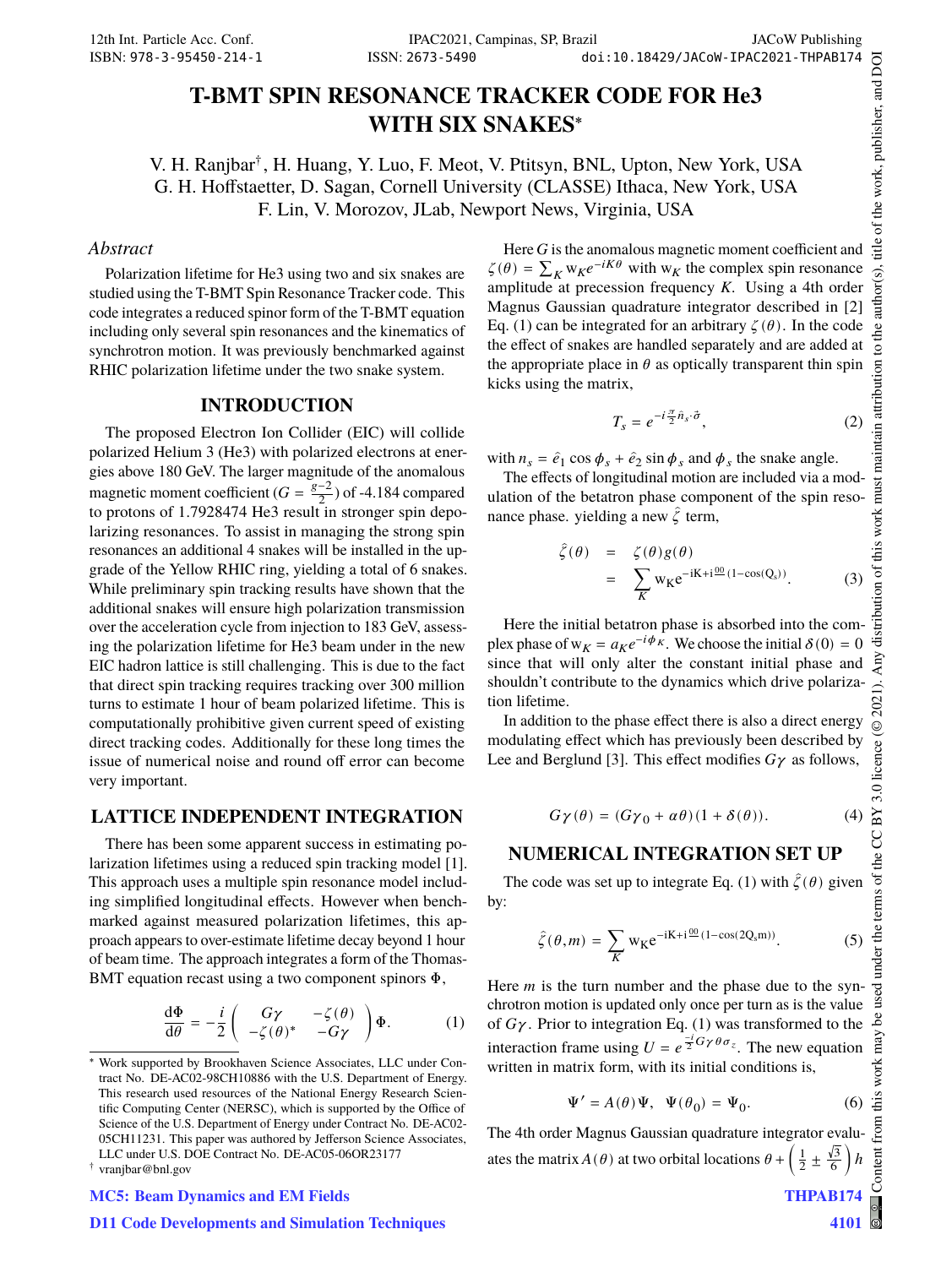with step size  $h$ :

$$
A_1 = A\left(\theta_n + \left(\frac{1}{2} - \frac{\sqrt{3}}{6}\right)h\right)
$$
  

$$
A_2 = A\left(\theta_n + \left(\frac{1}{2} + \frac{\sqrt{3}}{6}\right)h\right).
$$
 (7)

These are then used to calculate the  $\Omega$  used to propagate the spinnor:

$$
\Omega^{[4]}(h) = \frac{h}{2}(A_1 + A_2) - h^2 \frac{\sqrt{3}}{12} [A_1, A_2]
$$
  

$$
\Psi_{n+1} = \exp(\Omega^{[4]}(h)) \Psi_n.
$$
 (8)

#### **He3 LIFETIME**

Near store energy  $G\gamma$  = −820 the intrinsic spin resonances are shown in Fig. 1. Here we can see that spin resonances are between 0.1 and 0.2 magnitude for a 10 mm-mrad normalized particle. This is an order of magnitude or more than for protons. Including orbit errors yielding an RMS orbit of 0.5528 mm gives imperfection spin resonances shown in Fig. 2 are in a similar range.



Figure 1: He3 intrinsic spin resonance strength for 10 mmmrad normalized emittance near the proposed store energy of  $G\gamma$  = -819.7. We also show our results for the  $G\gamma = -823.774.$ 



Figure 2: He3 imperfection spin resonance strength for RMS orbit of 0.5528 mm near the proposed store energy of  $G\gamma = -819.7.$ 

We considered two energy locations at  $G\gamma = -823.774$ and another at  $G\gamma = -819.7$ . Figure 3 shows the -823.774 location which showed lifetimes around 10%/hr. In Fig. 4 the -819.7 location gave better lifetimes of about 5%/hr. Interestingly for the smallest emittances increasing from two to six snakes didn't universally improve this number.



Figure 3: He3 Polarization lifetime at store energy of  $G\gamma$  = -823.774, for various emittances with RMS orbit distortion of 0.5528 mm. The locations of the strong snake resonances are indicated at 1/8, 1/6, 1/4 and 3/8 fractional tunes.



Figure 4: He3 Polarization lifetime at store energy of  $G\gamma$  = -819.7, for 0.75 mm-mrad normalized emittance with RMS orbit distortion of 0.5528 mm.

#### **DISCUSSION**

In the current case we are modeling He3 polarization lifetimes using 6 snakes as opposed to only two snakes, however lifetime remained in the 5-10% per hour range. Lacking the ability to benchmark the simulations involving 6 snakes and in light of the issues for longer tracking time we could not be sure that the high polarization decay rate was not a numerical artifact. To understand this better we are in the process of re-evaluating the magnus integrator to better understand the numerical characteristics. In previous work checks of unitarity of the transported spinor found deviations of less than  $1 \times 10^{-8}$  after tracking over two hours. Also reverse tracking was performed for 128 particles tracked over 1 hour  $(2.5 \times 10^8 \text{ turns})$  reverse tracking recovered the starting spin values to within  $5 \times 10^{-6}$ .

MC5: Beam Dynamics and EM Fields D11 Code Developments and Simulation Techniques